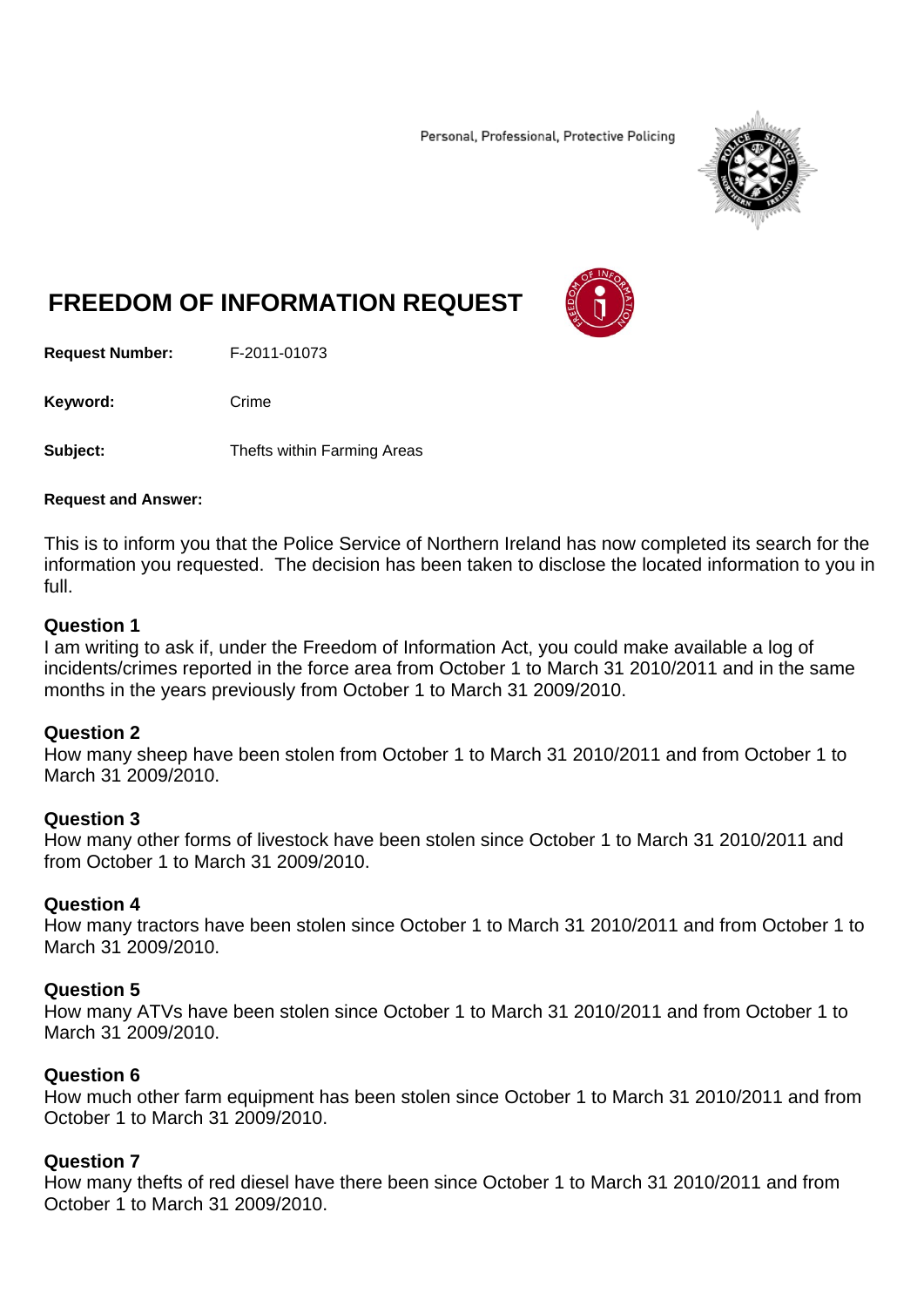# **Question 9**

How many of these crimes have been solved by police?

#### **Answer**

Please see the table at the end of this correspondence providing information in answer to questions 1 - 7 and question 9.

## **Question 8**

How many of these crimes have been committed by 'travelling' criminals?

#### **Answer**

Searches were conducted however these searches failed to locate any records relevant to your request based on the information you have provided. There is no classification to search for 'travelling' criminal on our Crime Recording systems. Accordingly, I have determined that the Police Service of Northern Ireland does not hold the information to which you seek access.

If you have any queries regarding your request or the decision please do not hesitate to contact me on 028 9070 0164. When contacting the Freedom of Information Team, please quote the reference number listed at the beginning of this letter.

If you are dissatisfied in any way with the handling of your request, you have the right to request a review. You should do this as soon as possible, or in any case within two months of the date of issue of this letter. In the event that you require a review to be undertaken, you can do so by writing to the Head of Freedom of Information, PSNI Headquarters, 65 Knock Road, Belfast, BT5 6LE or by emailing foi@psni.pnn.police.uk.

If following an internal review, carried out by an independent decision maker, you were to remain dissatisfied in any way with the handling of the request you may make a complaint, under Section 50 of the Freedom of Information Act, to the Information Commissioner's Office and ask that they investigate whether the PSNI has complied with the terms of the Freedom of Information Act. You can write to the Information Commissioner at Information Commissioner's Office, Wycliffe House, Water Lane, Wilmslow, Cheshire, SK9 5AF. In most circumstances the Information Commissioner will not investigate a complaint unless an internal review procedure has been carried out, however the Commissioner has the option to investigate the matter at his discretion.

Please be advised that PSNI replies under Freedom of Information may be released into the public domain via our website @ www.psni.police.uk

Personal details in respect of your request have, where applicable, been removed to protect confidentiality.